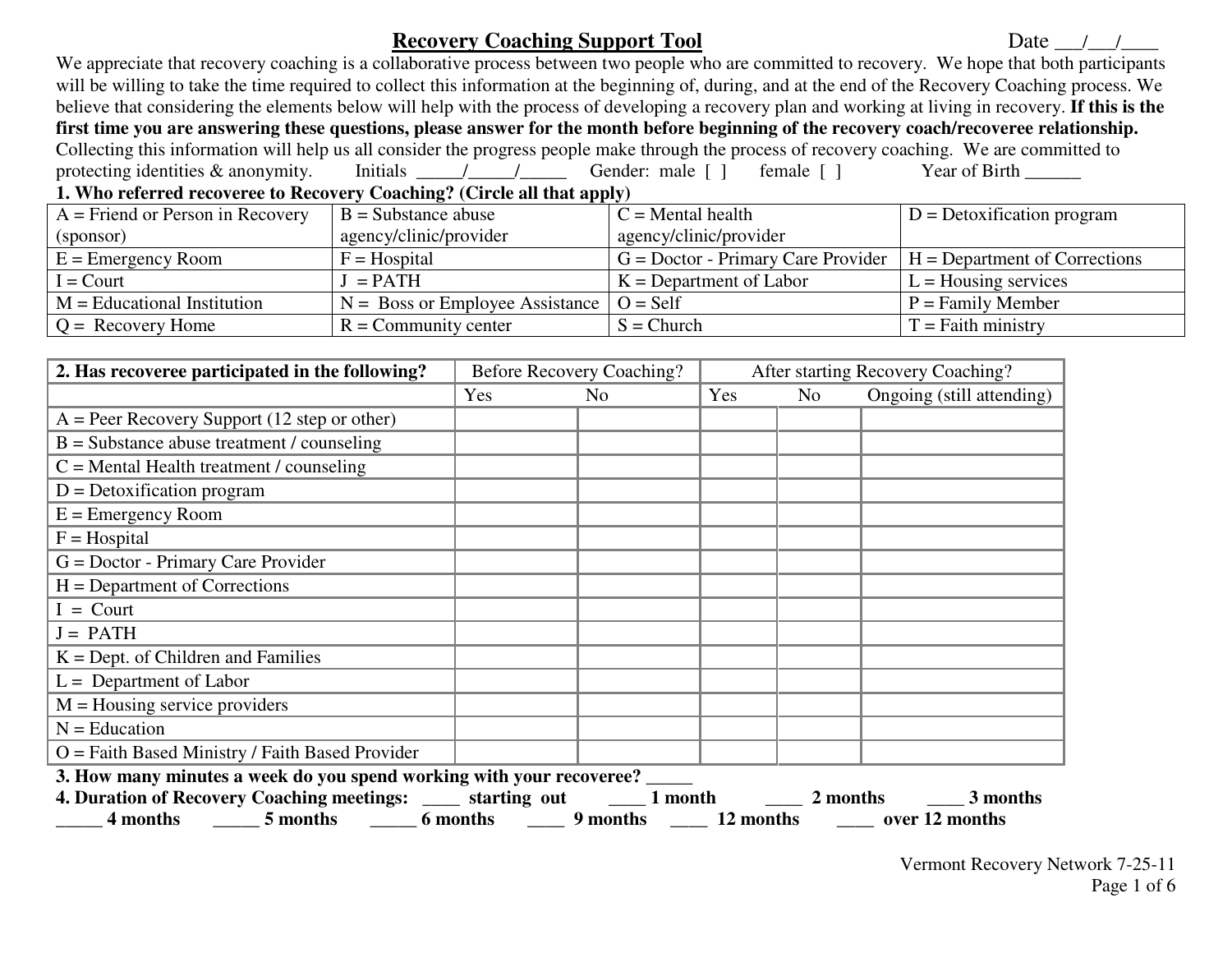|  | 5. Regularity of use during the last month? | Not at al | month<br>per | e ner week-<br>time | per week<br>$t$ mes | Daily |
|--|---------------------------------------------|-----------|--------------|---------------------|---------------------|-------|
|--|---------------------------------------------|-----------|--------------|---------------------|---------------------|-------|

**In the table below please circle the number that indicates how motivated you are not to use each substance in the corresponding row.**

| 6. Motivation to avoid use:<br>(scale of 1 to 10) | $1 = not at all motivated$<br>$10 =$ very motivated |        |  |                          |   |  |    |
|---------------------------------------------------|-----------------------------------------------------|--------|--|--------------------------|---|--|----|
| A. Alcohol                                        |                                                     | ∠      |  |                          | O |  | 10 |
| B. Marijuana                                      |                                                     | ി<br>∠ |  | $\overline{\mathcal{L}}$ | b |  | 10 |
| C. Prescription Drugs                             |                                                     | ∼      |  |                          |   |  | 10 |
| D. Other Drugs                                    |                                                     | ∸      |  |                          |   |  | 10 |

7. **How long clean from alcohol and drugs right now? \_\_\_\_\_\_\_\_ days** (1 month = 30 days)

8. **Legal involvement** 

A. How many times had contact with the police during the past 90 days?

B. How many times arrested during the past 90 days?

C. How many times convicted of a crime during the past 90 days?

### 9. **Correctional involvement**

A. During life time - how many days spent on probation?

B. During the last 90 days - how many days spent on probation?

C. During life time - how many days spent in jail/prison?

D. During the last 90 days - how many days spent in jail/prison?

#### !0. **Crisis Services**

A. How many times in crisis during the last 90 days? B. Which domain(s) on SSM Chart were the cause(s) of the crisis? \_\_\_\_\_\_\_\_ \_\_\_\_\_\_\_\_ \_\_\_\_\_\_\_ \_\_\_\_\_\_\_

#### 11. **Medication Compliance**

 During the past **90 days** have you been able to **follow medical advice** when taking the following types of prescribed medications? Physical Health medications (yes or no) - Addiction medications (yes or no) - Mental Health medications (yes or no) - Pain medications (yes or no)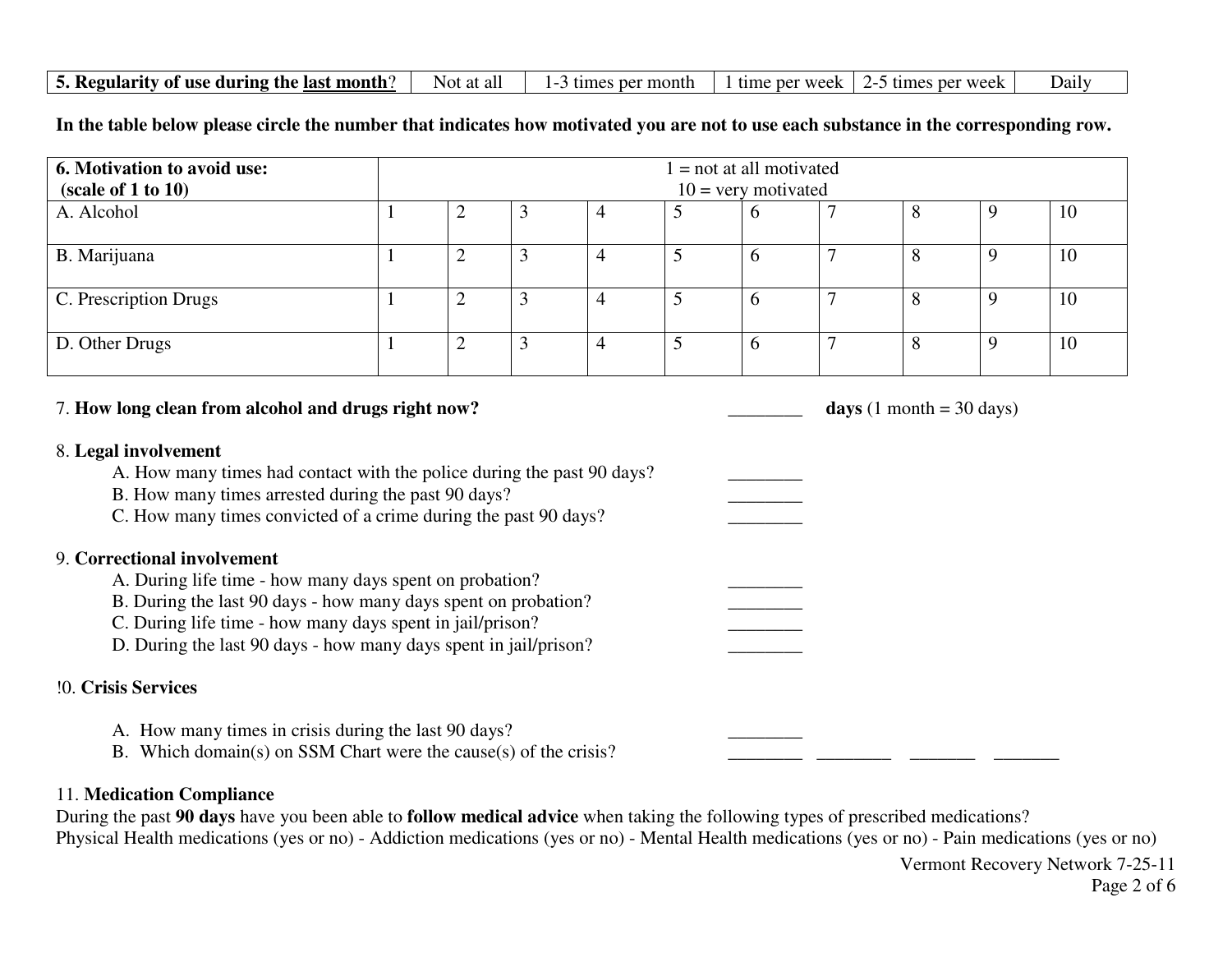# **Recovery Coaching Participant Self-Sufficiency Matrix**

| <b>Domains</b>         | <b>Self-Sufficient</b> | <b>Stable/Safe</b>    | <b>At Risk</b>       | <b>Unstable</b>             | In Crisis/Not Self-        |
|------------------------|------------------------|-----------------------|----------------------|-----------------------------|----------------------------|
|                        | Score: 1               | Score: 2              | Score: 3             | Score: 4                    | <b>Sufficient Score: 5</b> |
| <b>Access to</b>       | Is receiving a full    | Receiving services;   | Knows what is        | Assistance required to      | Doesn't know needs;        |
| <b>Services</b>        | range of services to   | barriers to access    | needed; options      | access services on their    | barriers to access;        |
|                        | meet needs             | may limit choices     | are limited          | own.                        | Needs help                 |
| <b>Health</b>          | Has full coverage to   | Has limited           | Has coverage;        | At risk of losing coverage; | No coverage;               |
| <b>Insurance</b>       | meet needs             | coverage, meets       | financial barriers;  | limited resources/requires  | barriers to access;        |
|                        |                        | needs                 | doesn't meet needs   | help in accessing services. | needs help                 |
| <b>Housing</b>         | Housing is sufficient  | Housing adequate;     | Insufficient/ at     | At risk of losing housing;  | No housing; barriers       |
|                        | and meets needs        | meets most needs      | risk; help available | limited access to help      | to access; needs help      |
| <b>Basic Needs</b>     | Basic needs are        | Resources are         | Lacks resources to   | Basic needs not met; has    | Basic needs not met:       |
| Food, Heat, Mail       | being met              | adequate; meets       | meet basic needs;    | limited access to help      | barriers to access;        |
| Clothing, Phone        |                        | most needs.           | help available       |                             | needs help                 |
| <b>Transportation</b>  | Has reliable           | Has adequate          | Lacks reliable       | Lacks transportation; and   | Lacks transportation;      |
|                        | transportation; meets  | transportation;       | transportation;      | has limited options         | barriers to access;        |
|                        | needs                  | meets most needs      | help is available    |                             | needs help                 |
| <b>Physical Health</b> | No problems or         | Treatment of health   | Health problems      | Has health problems;        | Has health problems,       |
|                        | health needs are       | problems is           | treated              | treatment inadequate;       | barriers to access         |
|                        | being met              | adequate; meets       | inadequately         | limited access to help;     | help; needs help           |
|                        |                        | most needs            |                      |                             |                            |
| <b>Social</b>          | Social network is      | Social network is     | Social network is    | Social network is very      | Has no social              |
|                        | more than sufficient   | sufficient (has at    | insufficient (less   | limited (has 1 friend who   | network; barriers to       |
|                        | (more than 3-5)        | least 3 friends who   | than 2-3 friends     | cares); and has no one to   | increase; needs help       |
|                        | friends who care)      | care)                 | who care)            | add                         |                            |
| Family                 | Family &               | Family & relation-    | Family & relation-   | Family & relationships are  | Family is in crisis;       |
| (Primary               | relationships are      | ships are somewhat    | ships are unstable;  | very unstable; have         | barriers to access         |
| partner                | stable; no help is     | stable; adequate      | inadequate           | limited resources           | help; needs help           |
| relationships)         | needed                 | resources/help        | resources/help       |                             |                            |
| Spirituality/          | Maintenance            | Action - Actively     | Preparation          | Contemplation               | Pre-contemplation          |
| Optimism               | of Spirituality and    | pursuing spirituality | Considering belief   | Questioning Spirituality -  | In Crisis No belief in     |
|                        | Optimism               | & developing          | in Spirituality $\&$ | Considering others who      | Spirituality No            |
|                        |                        | optimism              | better future        | have optimism for future    | optimism for future        |
| <b>Recovery</b>        | Pursuing recovery in   | Actively pursuing     | Meeting peer         | Disconnected but aware of   | In Crisis - No belief      |
| supports               | multiple ways $-$      | recovery in           | supporters and       | possible benefits from      | that things can get        |
|                        | helping others         | multiple ways         | professionals        | recovery support            | better – flight risk       |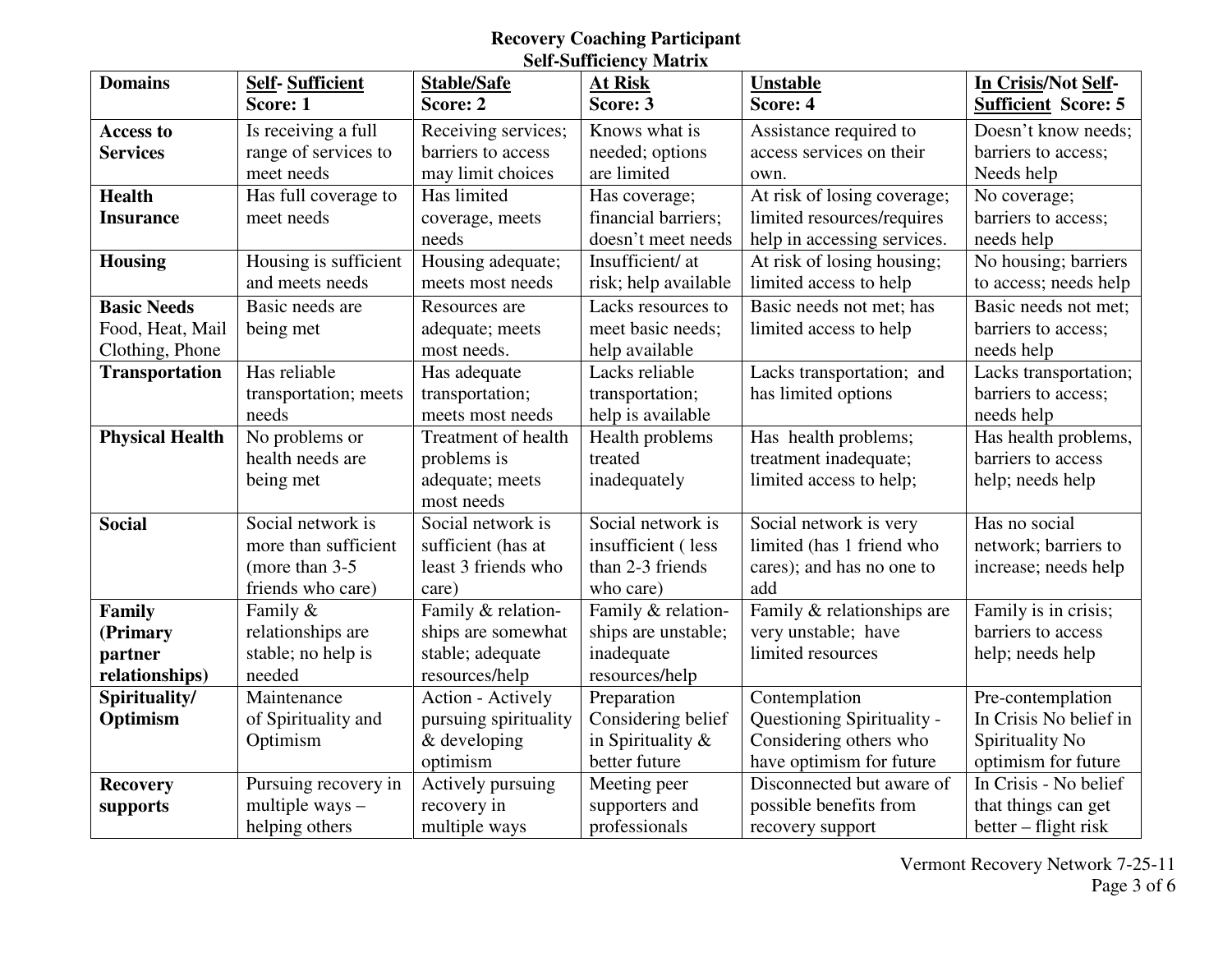| <b>Domains</b>                                                              | <b>Self-Sufficient</b>                                                                                 | <b>Stable/Safe</b>                                                         | At Risk                                                                        | <b>Unstable</b>                                                                         | In Crisis/Not Self-                                                                                      |
|-----------------------------------------------------------------------------|--------------------------------------------------------------------------------------------------------|----------------------------------------------------------------------------|--------------------------------------------------------------------------------|-----------------------------------------------------------------------------------------|----------------------------------------------------------------------------------------------------------|
| <b>Continued</b>                                                            | Score: 1                                                                                               | Score: 2                                                                   | Score: 3                                                                       | Score: 4                                                                                | <b>Sufficient Score: 5</b>                                                                               |
| <b>Alcohol &amp; Drug</b><br><b>Treatment</b>                               | Responsible use or<br>active intervention<br>and/or no help<br>needed                                  | Alcohol/Drug<br>problems are<br>adequately treated                         | Alcohol/Drug<br>problems<br>inadequately<br>treated; help<br>available         | Alcohol/ Drug problems<br>are not treated; limited<br>resources                         | Severe problems;<br>barriers to access;<br>needs help                                                    |
| <b>Mental Health</b>                                                        | No problems and/ or<br>no help needed                                                                  | Mental health<br>problems are<br>adequately treated                        | Mental health<br>problems are<br>inadequately<br>treated; help<br>available    | Mental health problems are<br>not treated; limited<br>resources                         | Mental health<br>problems not treated,<br>barriers to access;<br>needs help                              |
| <b>Legal</b> issues<br>& Involvement<br>with Dept. of<br><b>Corrections</b> | No legal problems;<br>no help needed                                                                   | Few legal problems<br>and receiving help                                   | Legal problems;<br>help available                                              | Legal problems; limited<br>help/resources                                               | Legal problems not<br>being addressed,<br>barriers to access<br>help; needs help                         |
| <b>Education</b>                                                            | Sufficient education;<br>no help needed                                                                | Insufficient<br>education; is in<br>school/training                        | Insufficient<br>education; help is<br>available                                | Insufficient education;<br>limited resources                                            | Insufficient<br>education; barriers<br>to access help; needs<br>help                                     |
| <b>Employment</b>                                                           | Working full time or<br>part time; no help<br>needed                                                   | Working full or part<br>time but may need<br>help                          | Unstable job; help<br>is available                                             | Unstable job; limited<br>resources                                                      | Unemployed;<br>barriers to access<br>help; needs help                                                    |
| <b>Parenting Skills</b>                                                     | Possesses positive<br>approach/skills to<br>parenting; access to<br>ample resources; no<br>help needed | Possesses adequate<br>approach/skills to<br>parenting; meets<br>most needs | Parenting<br>approach/skills<br>and resources<br>inadequate; help<br>available | Parenting approach/skills<br>potentially put children at<br>risk; limited resources     | Parenting<br>insufficient and<br>children at risk;<br>barriers to access<br>help; needs help             |
| <b>Safety</b>                                                               | Relationship(s) are<br>emotionally<br>supportive/nurturing<br>and free of violence;<br>no help needed  | Relationship (s) are<br>supportive; meets<br>most needs                    | Relationship(s) are<br>chaotic; help<br>available                              | Relationship(s) are<br>verbally abusive,<br>controlling, coercive;<br>limited resources | Relationship( $s$ ) are<br>verbally and<br>physically abusive;<br>barriers to access<br>help; needs help |

**Please discuss the participant's levels of self-sufficiency as reflected by elements in chart and enter their perceived scores below. Coaches** help by sharing their experiences in developing an understanding of denial and their personal difficulty in seeing how their lives were<br>affected by addictions. Support participant in beginning to develop & pick priorities,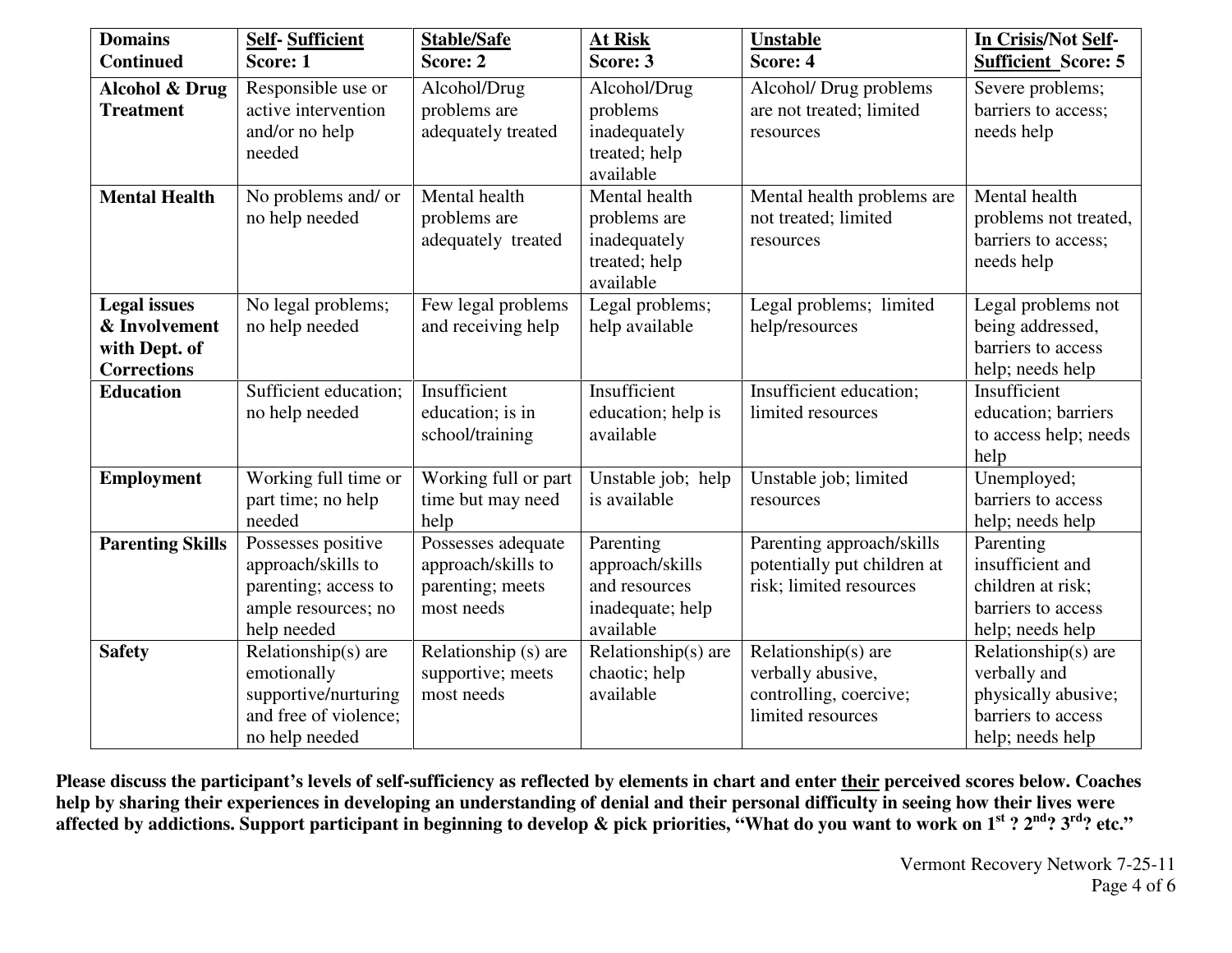## **Planning Participant's Recovery Priorities**

| <b>Domains</b>                              | # | Priority | <b>Action Steps</b>                                                                                                                                                     |
|---------------------------------------------|---|----------|-------------------------------------------------------------------------------------------------------------------------------------------------------------------------|
|                                             |   |          | Score # $(1 = \text{sufficient}, 2 = \text{stable}, 3 = \text{at risk}, 4 = \text{unstable}, 5 = \text{In crisis})$ - Priority ratings for evolving recovery priorities |
| <b>Access to Services</b>                   |   |          |                                                                                                                                                                         |
| <b>Health Insurance</b>                     |   |          |                                                                                                                                                                         |
| <b>Housing</b>                              |   |          |                                                                                                                                                                         |
| <b>Basic Needs</b><br>Food, Heat, Clothing, |   |          |                                                                                                                                                                         |
| <b>Transportation</b>                       |   |          |                                                                                                                                                                         |
| <b>Physical Health</b>                      |   |          | Primary Healthcare provider? Diet? Exercise?                                                                                                                            |
| <b>Social</b>                               |   |          |                                                                                                                                                                         |
| Family & (Primary<br>partner relationships) |   |          |                                                                                                                                                                         |
| Spirituality/<br>Optimism                   |   |          |                                                                                                                                                                         |
| <b>Recovery supports</b>                    |   |          | # Phone numbers recoveree has, number of support meeting attended a week, new meetings explored                                                                         |
| Alcohol &<br><b>Drug Treatment</b>          |   |          |                                                                                                                                                                         |
| <b>Mental Health</b>                        |   |          |                                                                                                                                                                         |
| Legal issues &<br><b>Involvement w/DOC</b>  |   |          |                                                                                                                                                                         |
| <b>Education</b>                            |   |          | Note training on financial management and progress in that area.                                                                                                        |
| <b>Employment</b>                           |   |          |                                                                                                                                                                         |
| <b>Parenting Skills</b>                     |   |          |                                                                                                                                                                         |
| <b>Safety</b>                               |   |          |                                                                                                                                                                         |